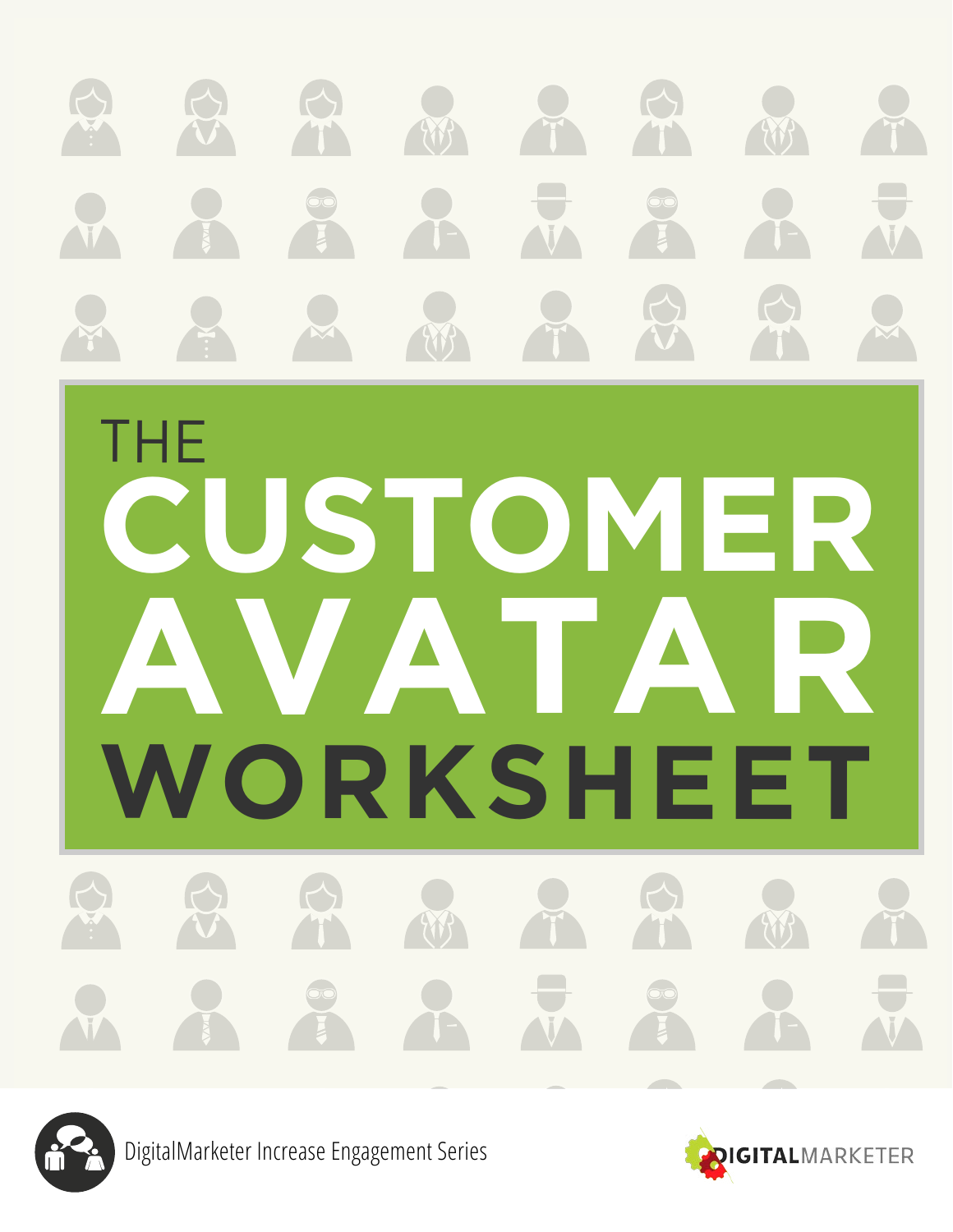## THE CUSTOMER AVATAR WORKSHEET

Brought To You By: DigitalMarketer

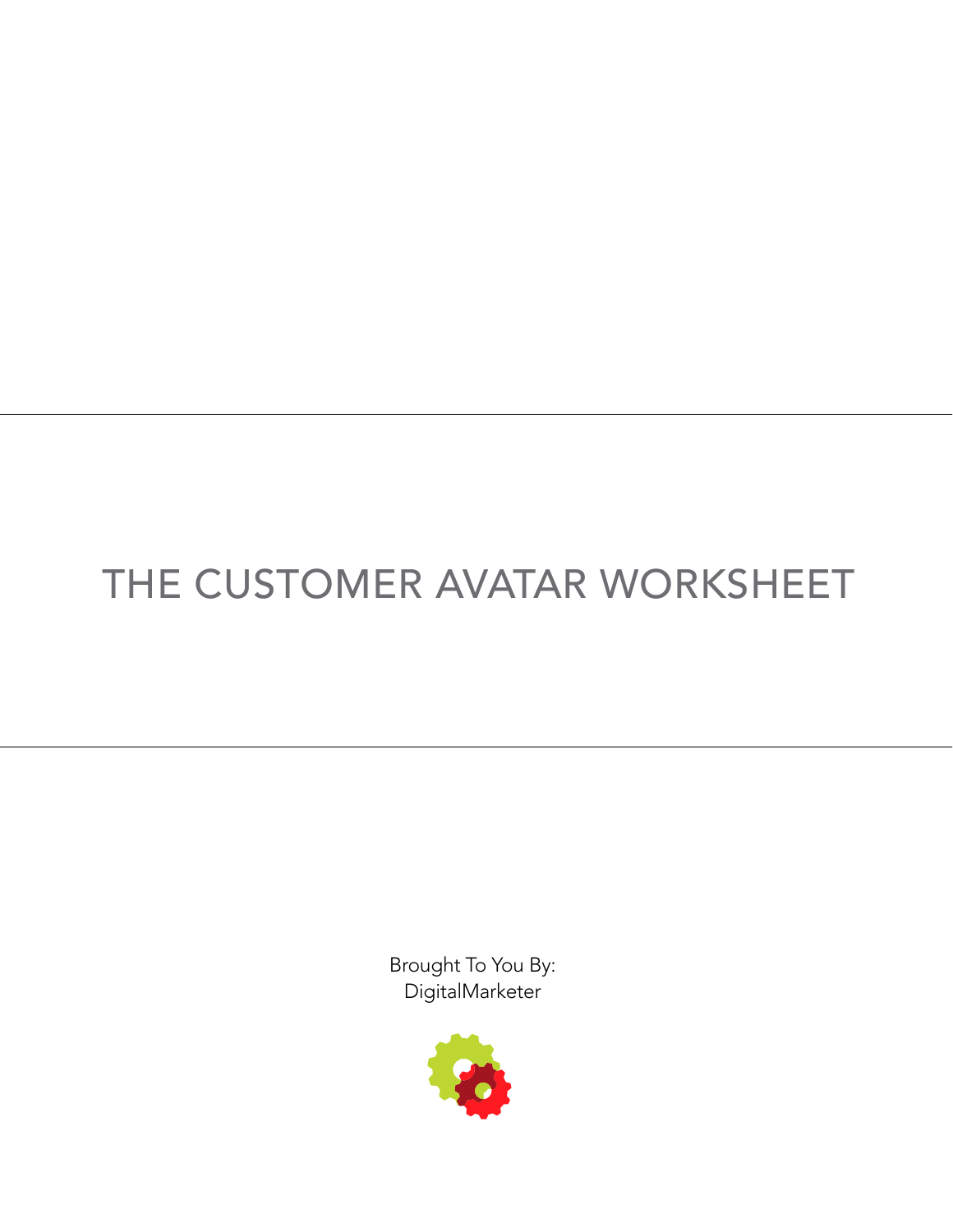PUBLISHED BY:

DigitalMarketer 4330 Gaines Ranch Loop Suite 120 Austin, TX 78735

c Copyright 2016 DigitalMarketer LLC. All Rights Reserved. May be shared with copyright and credit left intact.

[DigitalMarketer.com](www.digitalmarketer.com?utm_source=lead-magnet&utm_medium=lead-magnet-cross-links&utm_campaign=customer-avatar-worksheet-evergreen)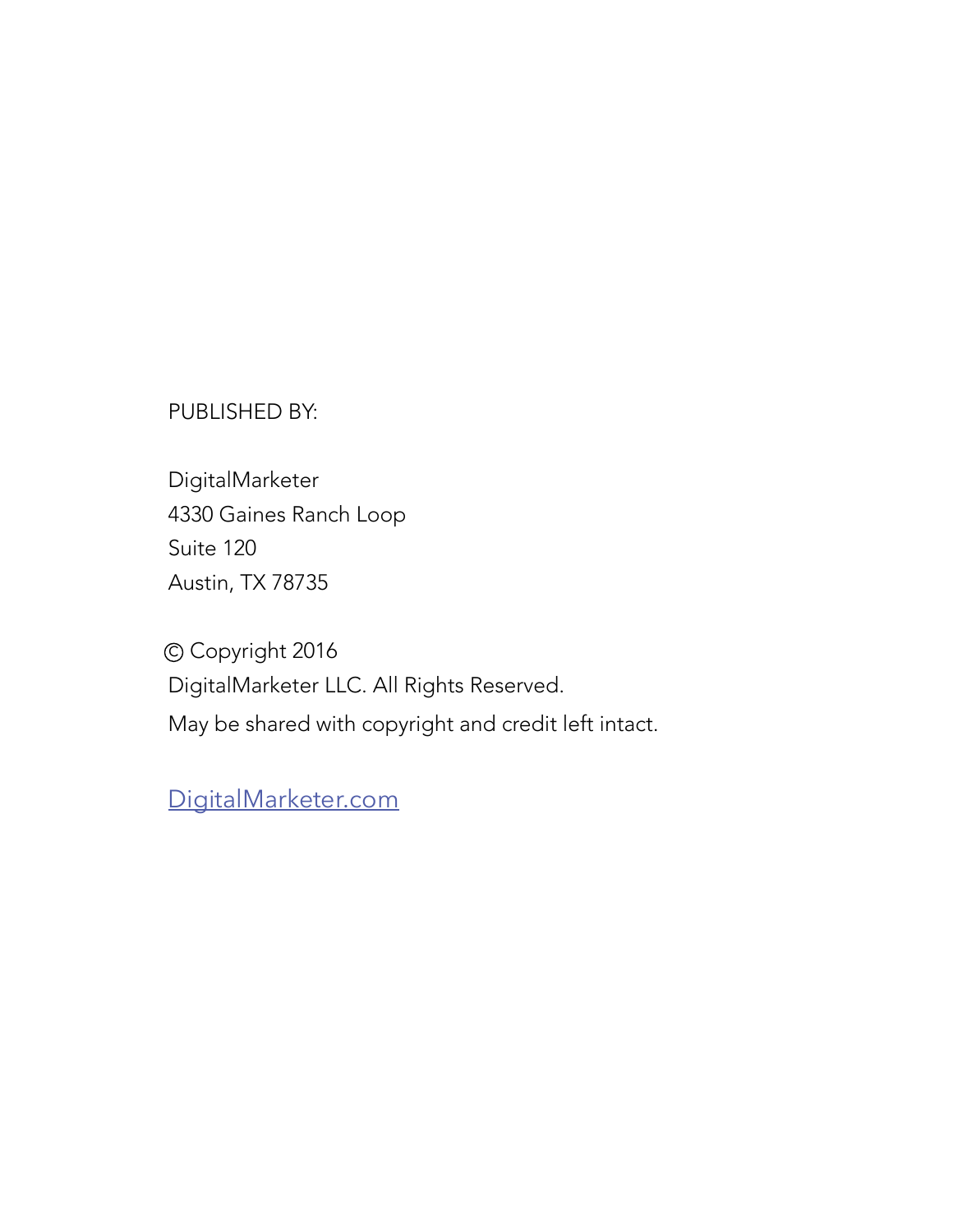

# ABOUT DIGITALMARKETER

DigitalMarketer.com is a community where marketers, growth hackers, entrepreneurs and small business owners come to get ideas on:

> **[Driving More Traffic](http://www.digitalmarketer.com/drive-more-traffic/?utm_source=lead-magnet&utm_medium=lead-magnet-cross-links&utm_campaign=customer-avatar-worksheet-evergreen)** [Increasing Conversion Rates, and…](http://www.digitalmarketer.com/boost-conversions/?utm_source=lead-magnet&utm_medium=lead-magnet-cross-links&utm_campaign=customer-avatar-worksheet-evergreen) [Boosting Social Engagement](http://www.digitalmarketer.com/increase-engagement/?utm_source=lead-magnet&utm_medium=lead-magnet-cross-links&utm_campaign=customer-avatar-worksheet-evergreen)

NOTE: If you're new to DM, you can click one of the links above for free, instant access to our most popular articles and case studies on the subject that interests you most: Traffic, *Conversion* or *Engagement*.

If you like what you see, you can subscribe to our DigitalMarketer Newsletter and get new case studies and reports in your inbox every week…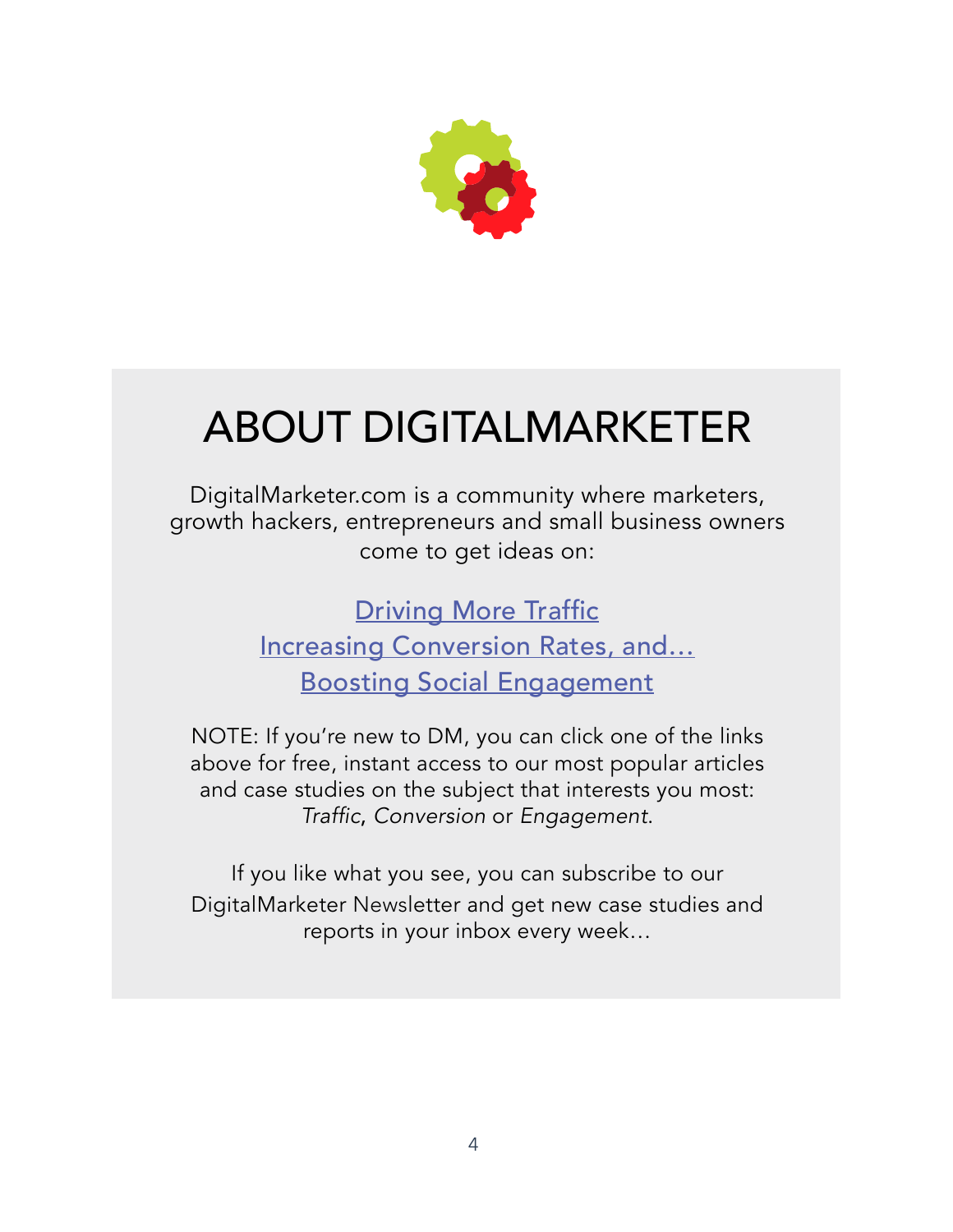It makes sense, right?...

*"To market a product or service properly, the first thing you must do is get clear on WHO your ideal customer is, where they are hanging out, what their challenges are…"* 

You know building a customer avatar (some call it a buyer persona) would have a huge impact on your marketing.

But how?

We'll get into the *how-to* in just a second, first understand that a customer avatar is…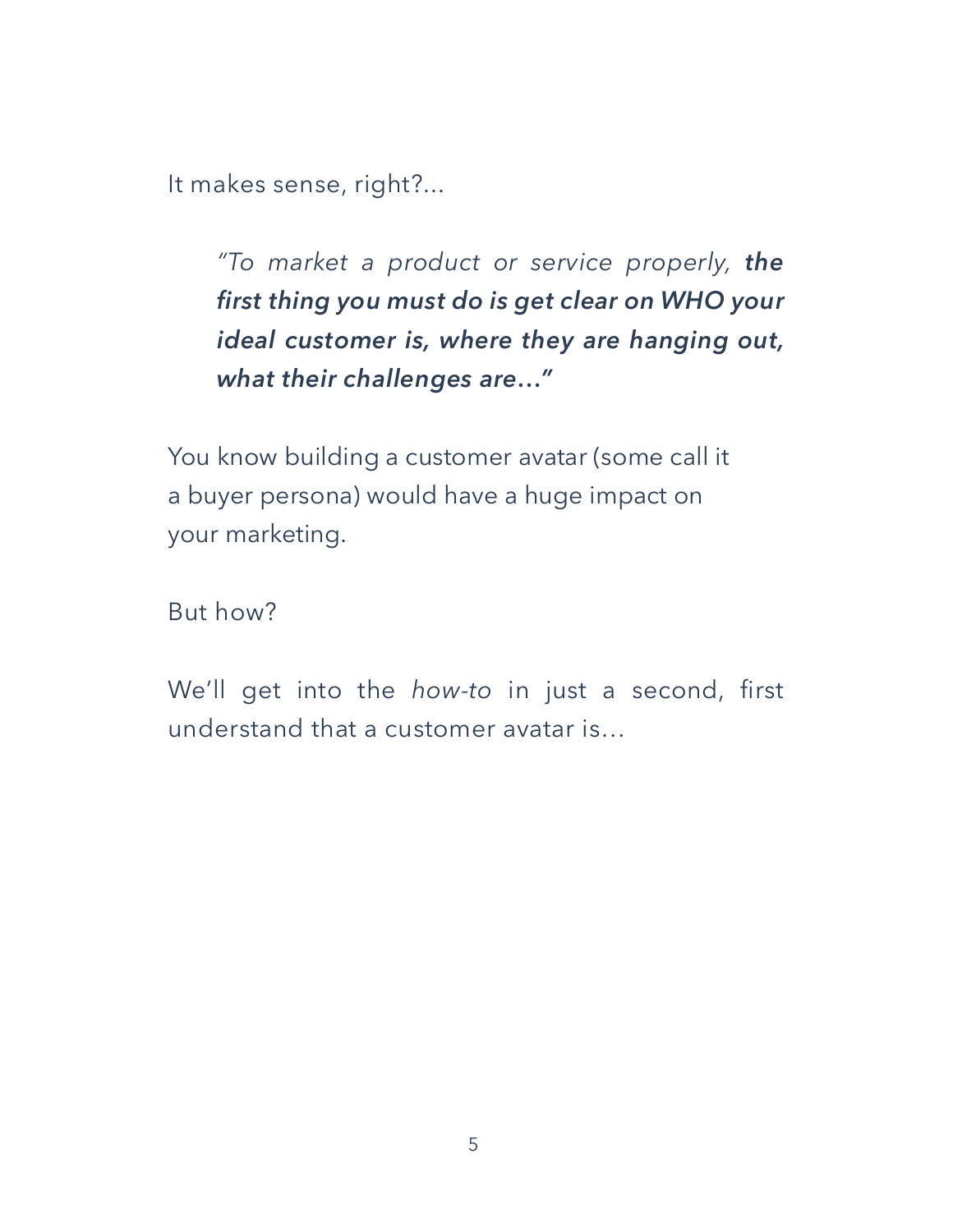

# THE SWISS ARMY KNIFE OF MARKETING

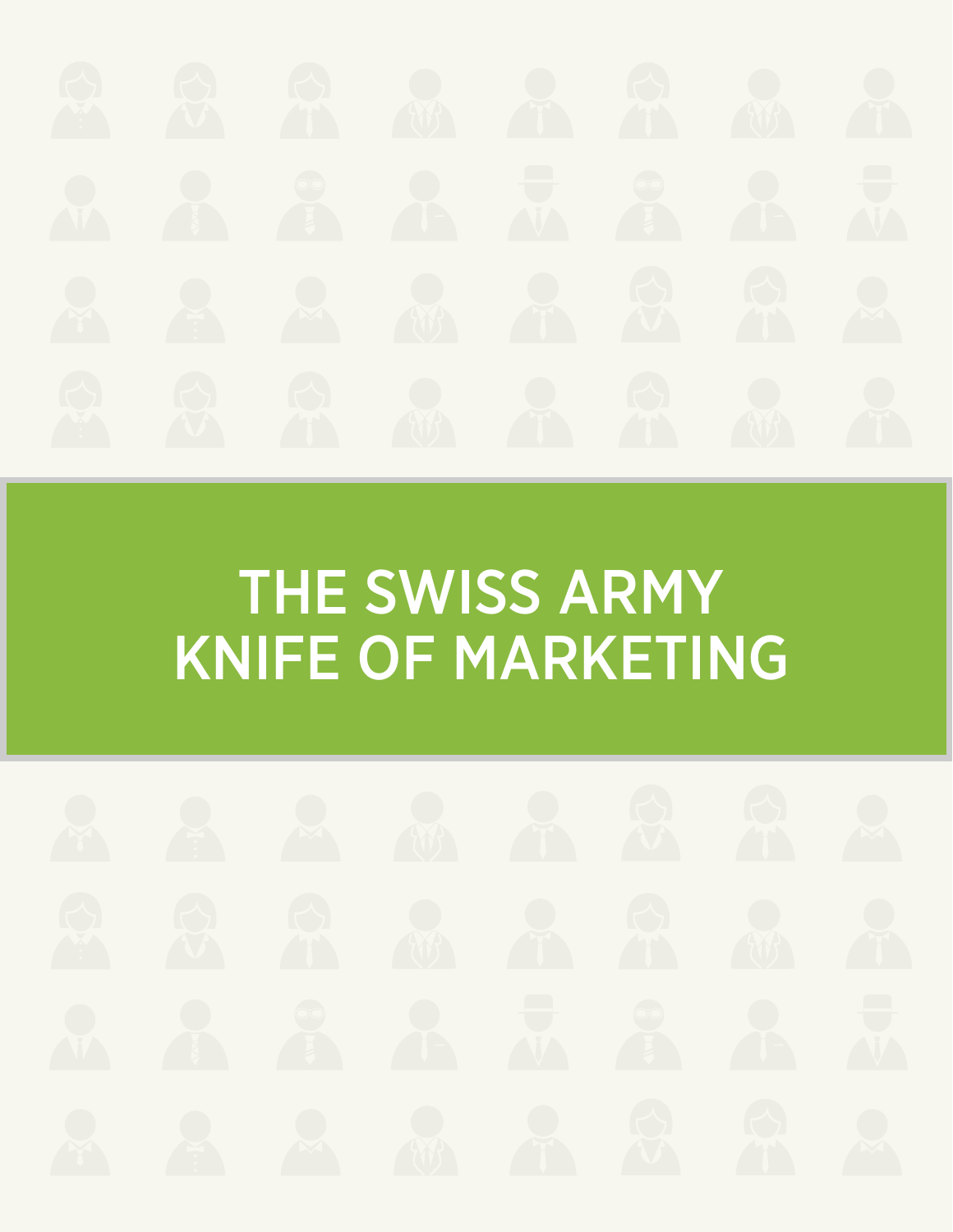This exercise will **impact virtually every aspect of your marketing and sales process including…**

- **Content Marketing** What blog posts, videos, podcasts, Lead Magnets, etc. should you create to attract and convert your avatar?
- **Paid Traffic** Which ad platforms should you buy traffic from and what targeting options should you use?
- **Product Creation** What solutions is your avatar searching for?
- **Copywriting** How should you describe offers in your email marketing, ads and sales letters in a way that compels your avatar to buy?
- **Email Marketing** Which avatar should receive a specific email marketing campaign?

… and that's just scratching the surface. Any part of the marketing and sales process that "touches"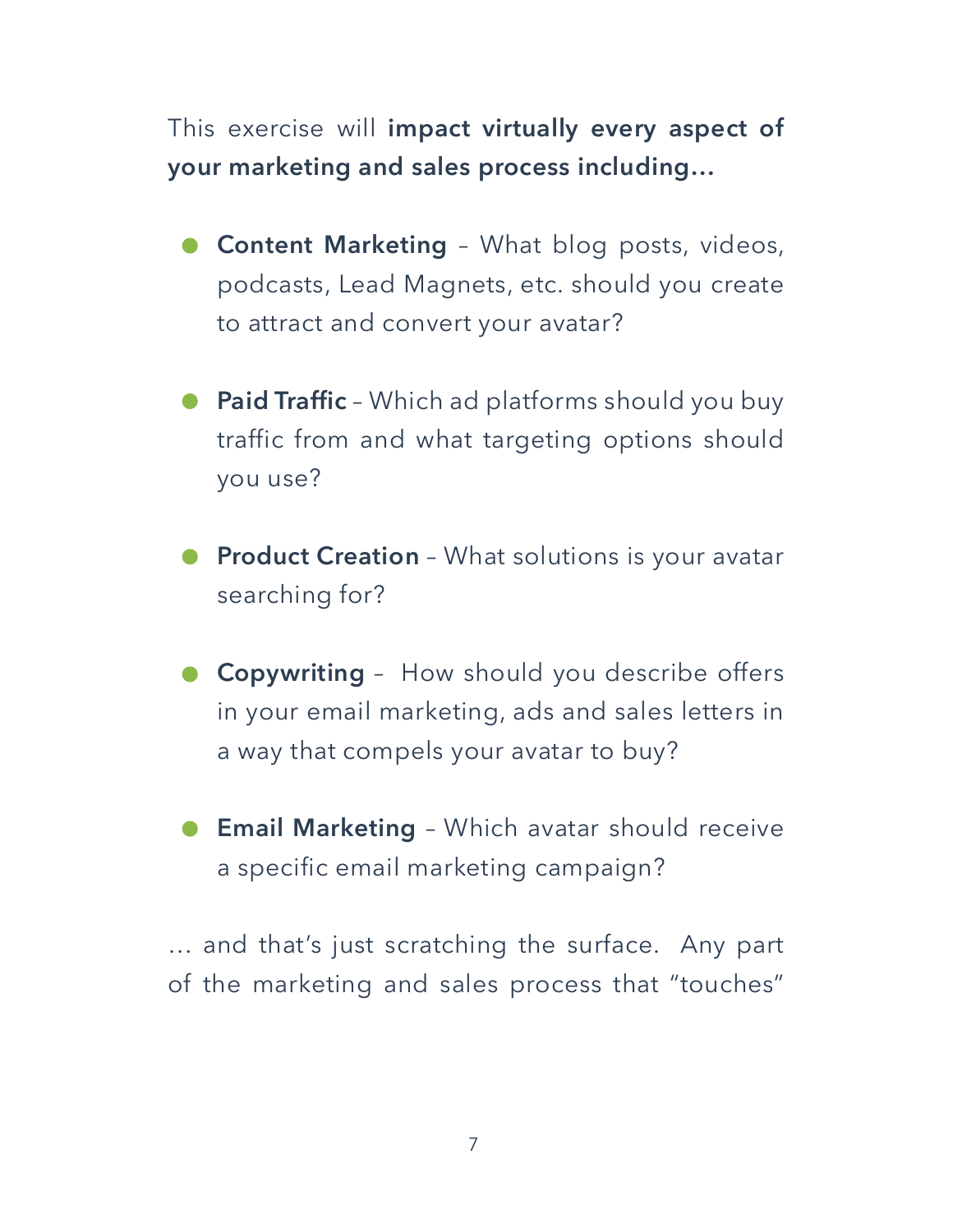the customer (which is pretty much EVERYTHING) **will improve when you get clear on your customer avatar.**

After all, it's a person that buys our products and services. It pays to get clear on the characteristics of that person, so you can **find and present them with a message that moves them to action.**

Let's look at an example customer avatar…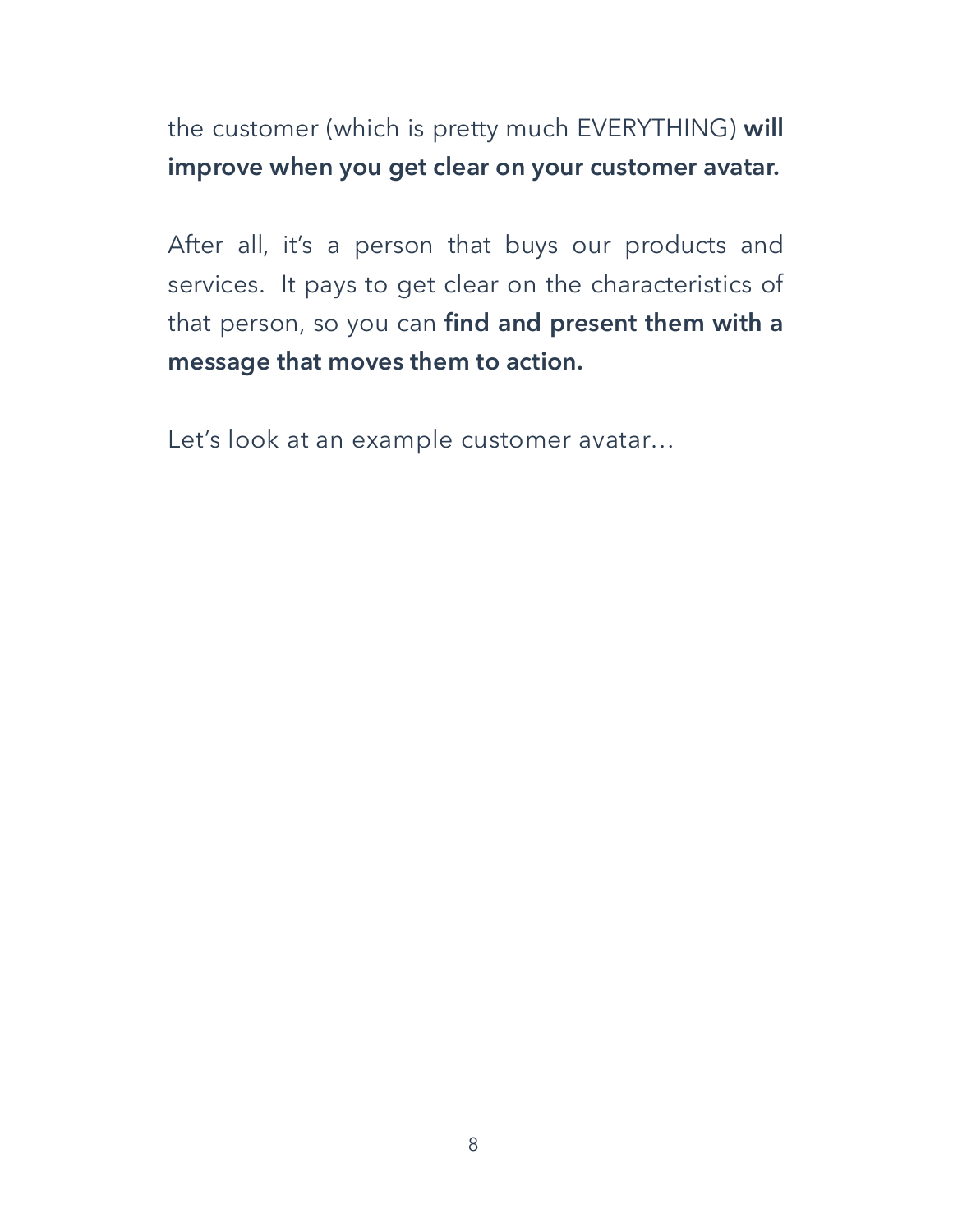

# MEET AGENCY ERIC

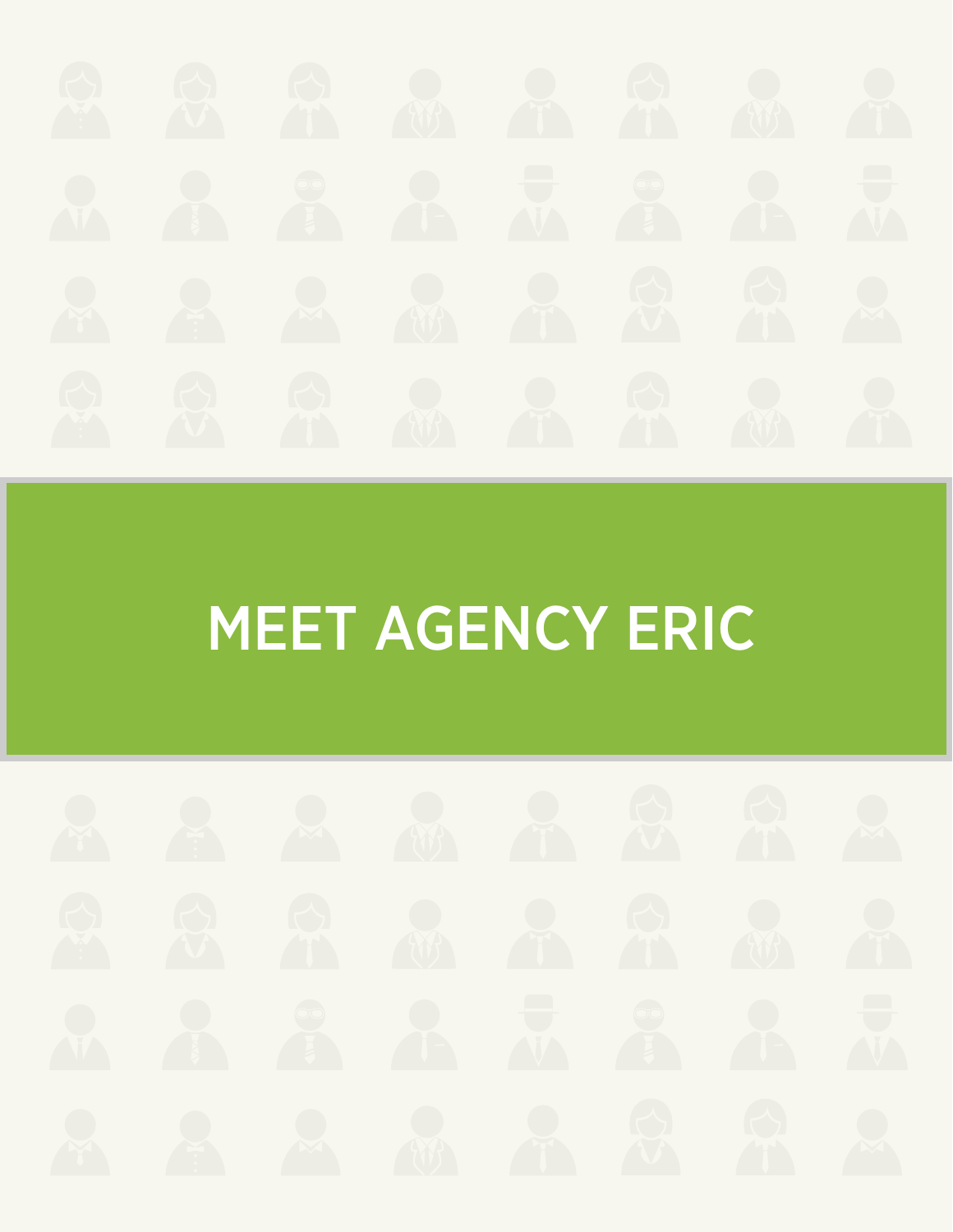In April of 2015, Digital Marketer introduced a new offer.

We began selling a new type of digital marketing training product: Certification Classes. These new trainings include exams, certificates and badges.

A new product means a new ideal customer. And, **a new ideal customer means a new customer avatar must be built.** 

We defined 4 distinct buyer personas:

- **The Marketing Freelancer** interested in training and certification to distinguish herself from the other freelancers she is competing with in the marketplace.
- **The Marketing Agency Owner** interested in training and certification to add to the services he can offer his clients and to sharpen the marketing skills of his employees.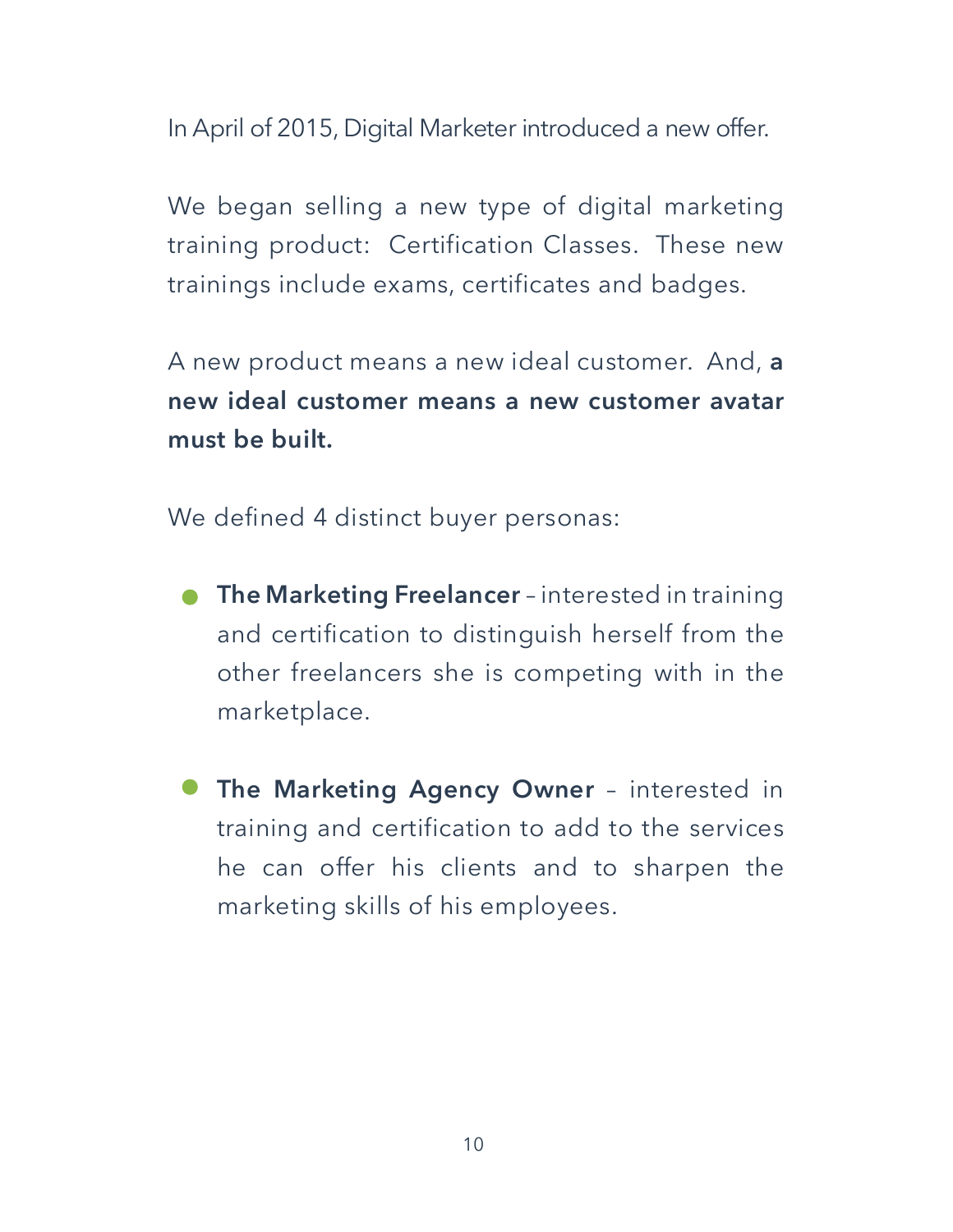- **The Employee** interested in training and certifications to distinguish himself at his place of employement or to secure a new job or promotion within his existing job.
- **The Business Owner** interested in training and certifications to sharpen her own marketing skills and the skills of her internal marketing team members.

As a result, four new "Customer Avatars" were born.

One of these avatars is known as Agency Eric.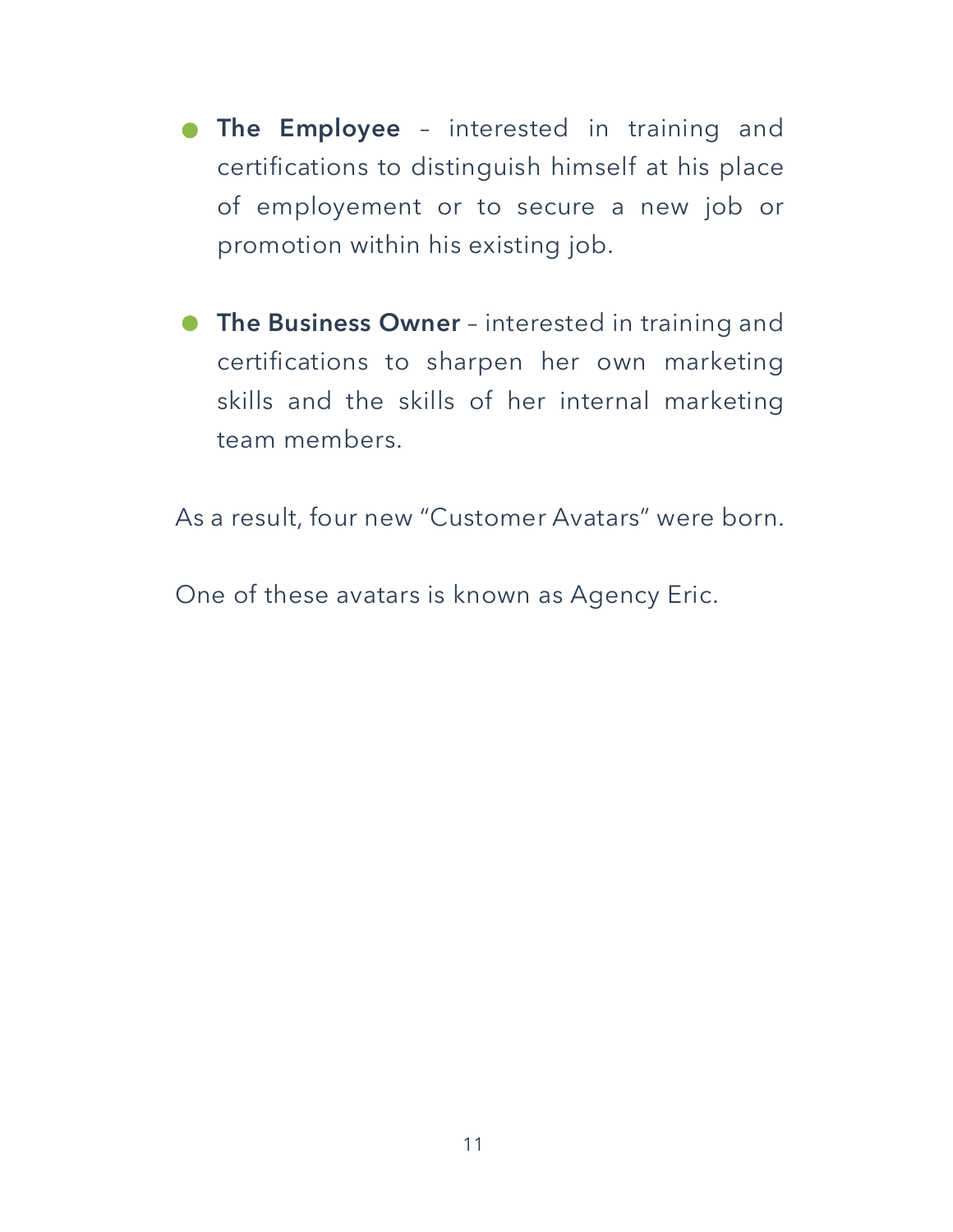

Let's have a look at the different components of the Agency Eric customer avatar as an example.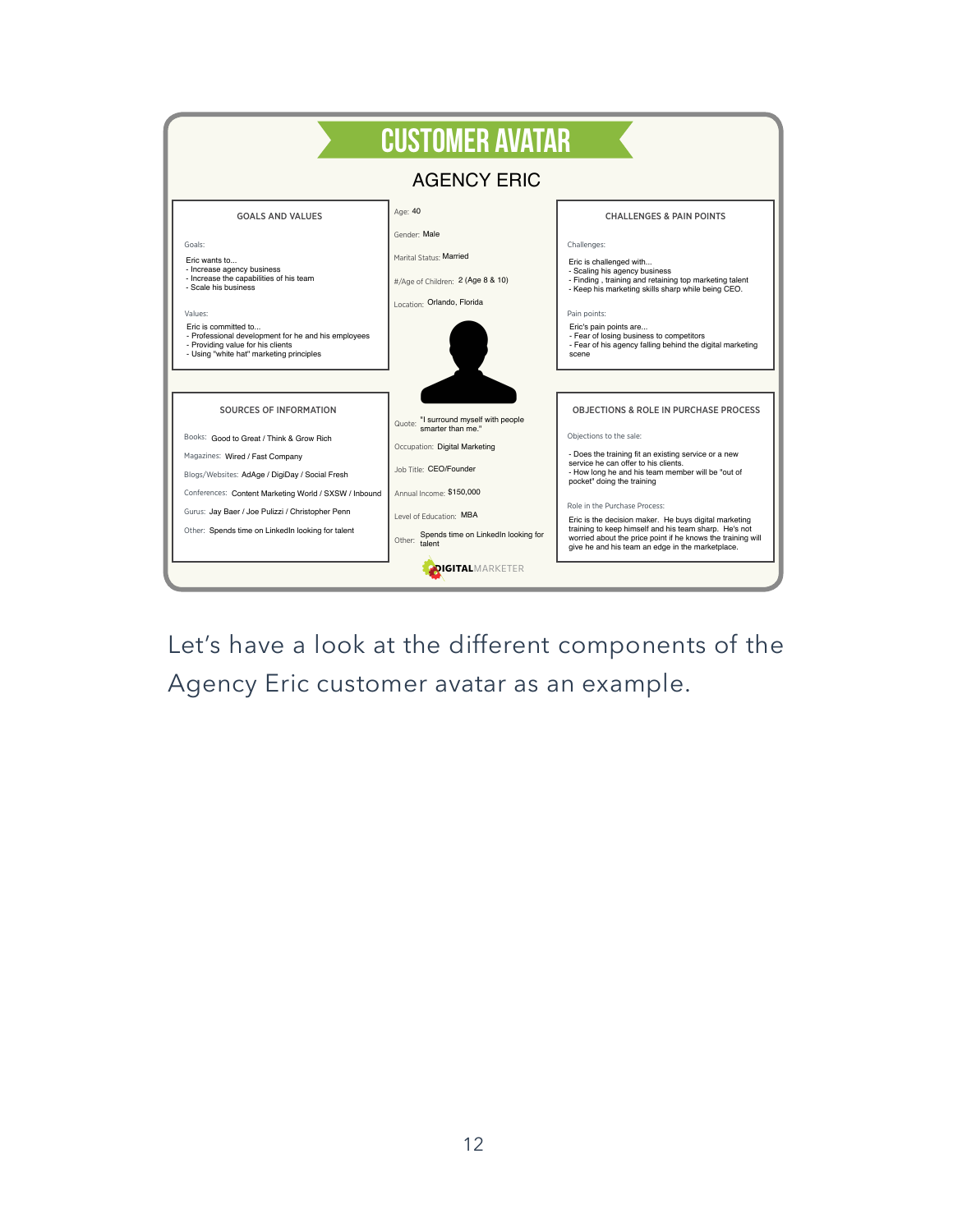

# CUSTOMER AVATARS: WHAT TO INCLUDE

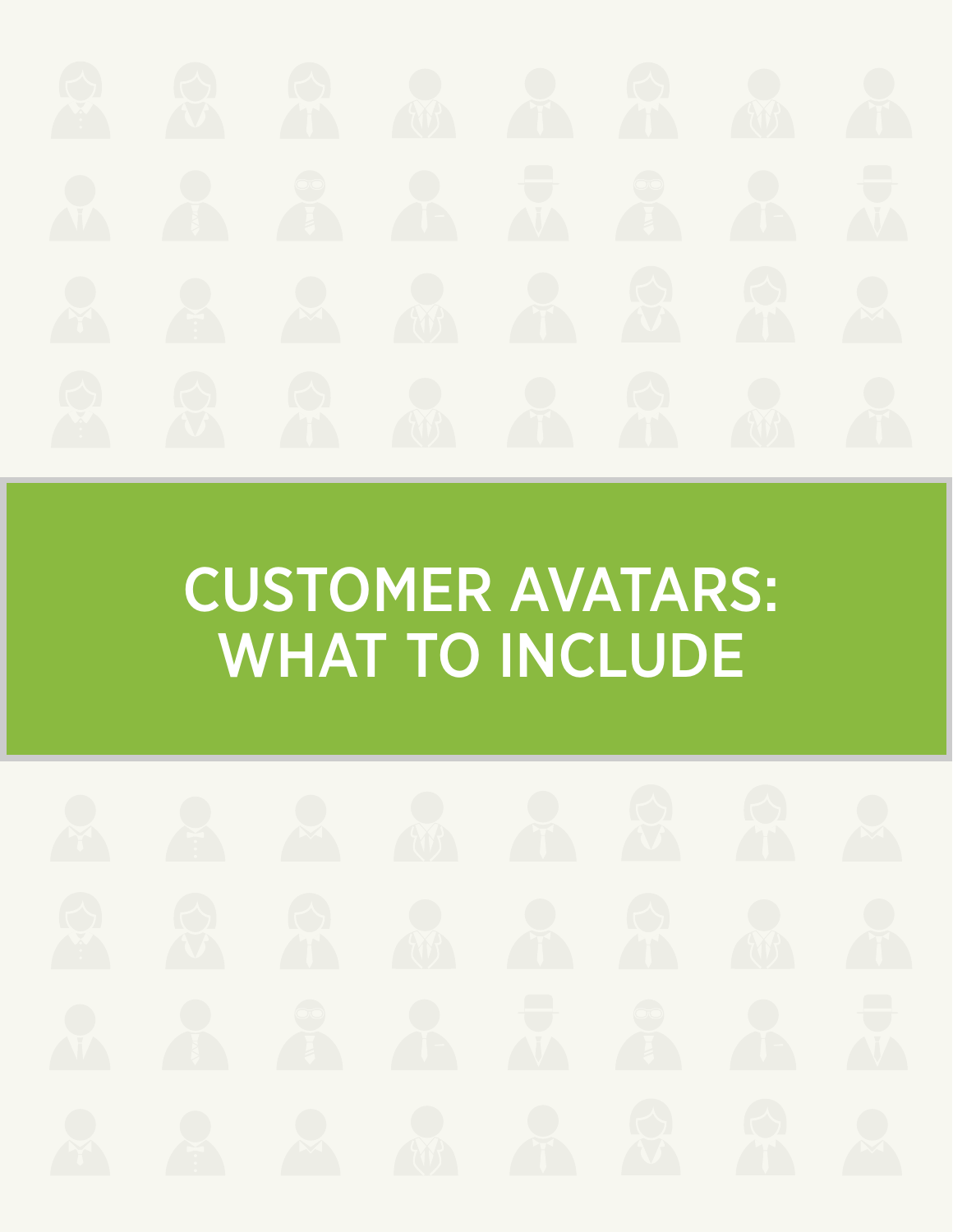There are 5 major components to the customer avatar. In some cases, you'll need to survey or have conversations with existing customers to accurately flesh out your customer avatar.

In other cases, you'll be intimately familiar with the characteristics of your ideal customer.

In any case, **move forward. Don't wait for surveys or interviews to be conducted to create your first draft of an avatar.** Make assumptions where you have no data or feedback and put it on your short list of todo's to complete your research.

In the meantime, you'll begin getting benefit from an avatar built from the assumptions you've made.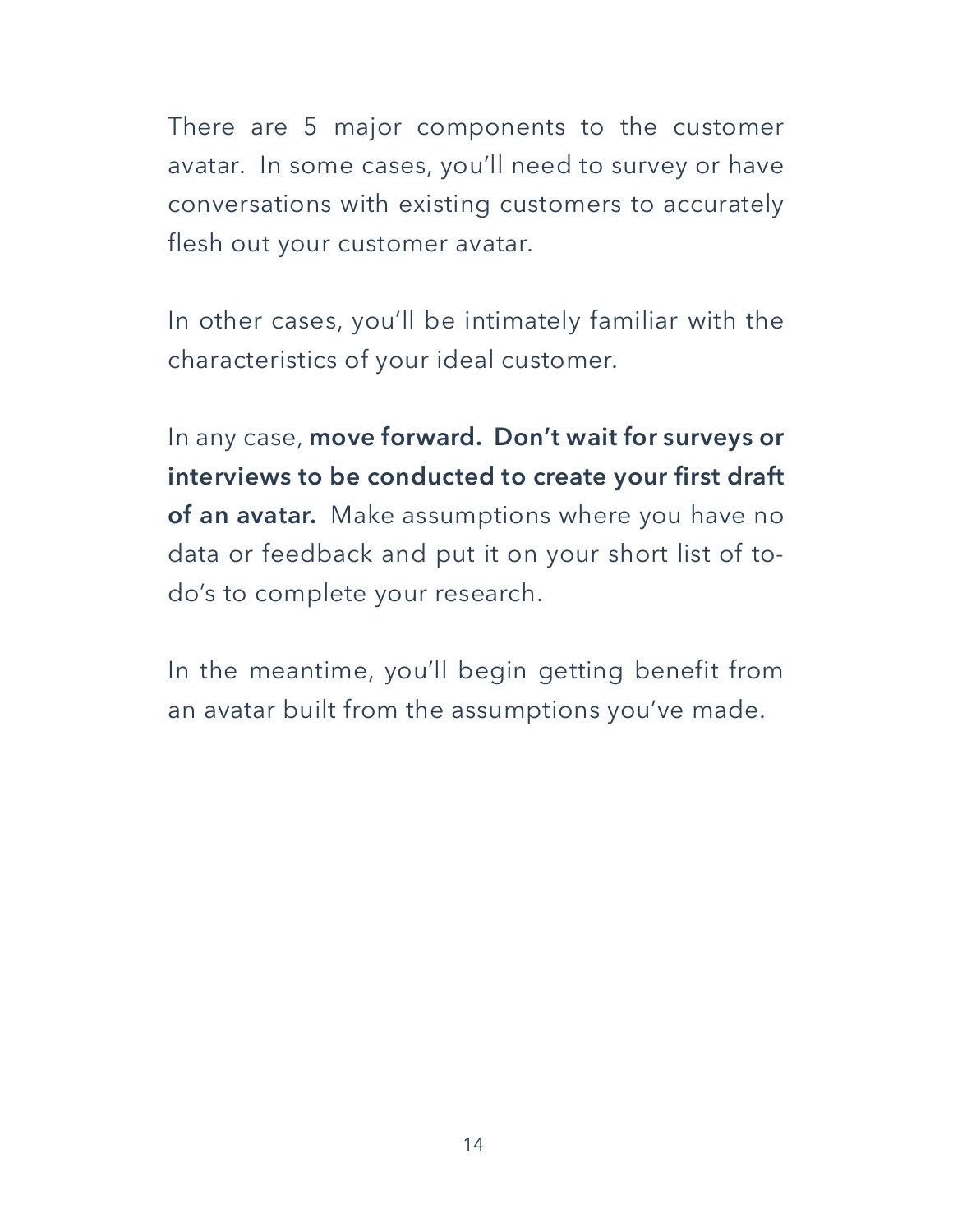Let's look at each section of the Customer Avatar Worksheet in turn…

### **Goals and Values**



We begin with the goals and values of your ideal customer.

Make note of the goals and values that are relevant to the products and services you offer. You'll use this information to drive product creation, copywriting, content marketing and email marketing.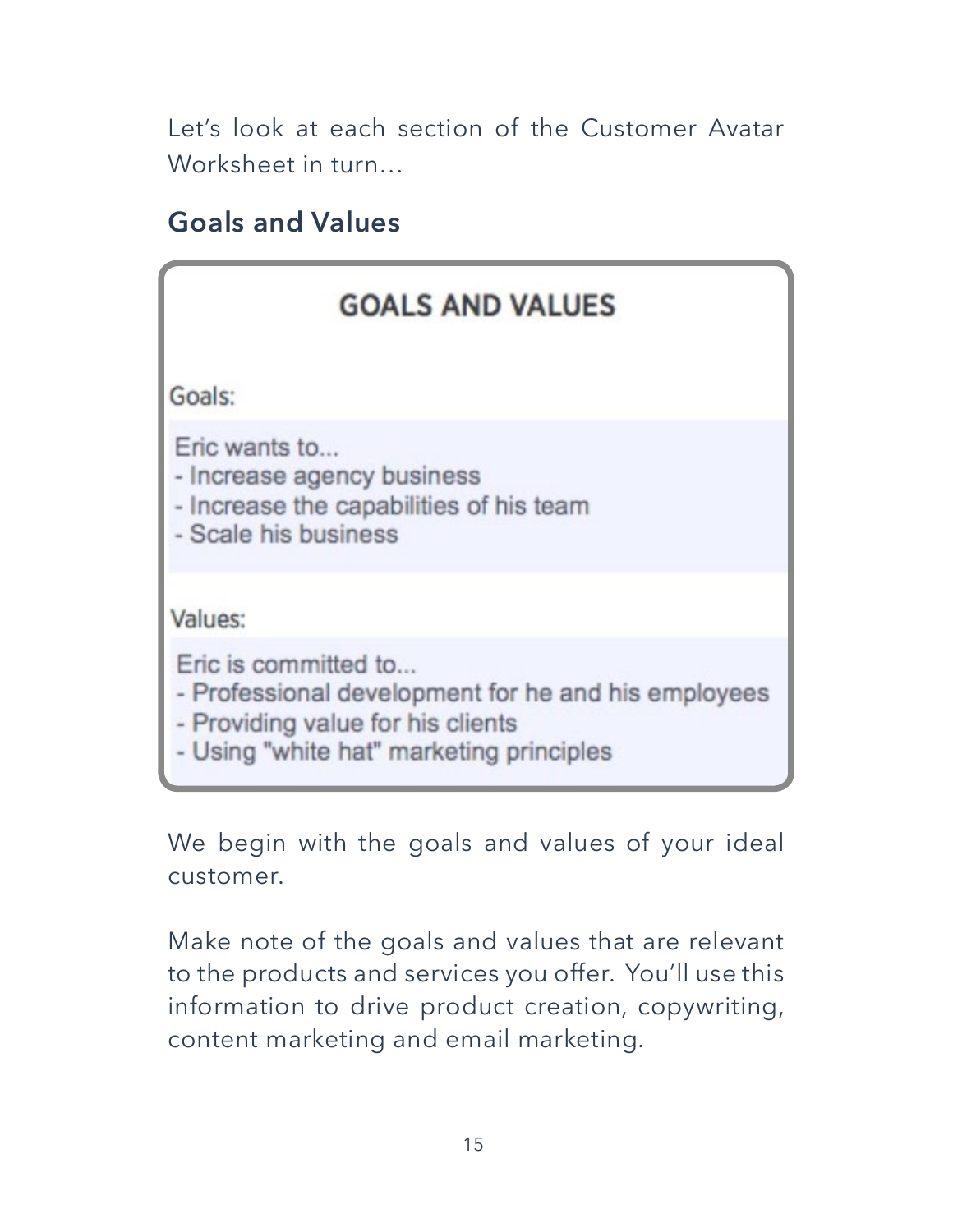We know, for example, that Agency Eric is interested in "increasing the capabilities of his team."

As a result, we could draft an email to this avatar that promotes our Content Marketing certification with the subject line:

*Need Content Marketing training?*

That should get Agency Eric's attention.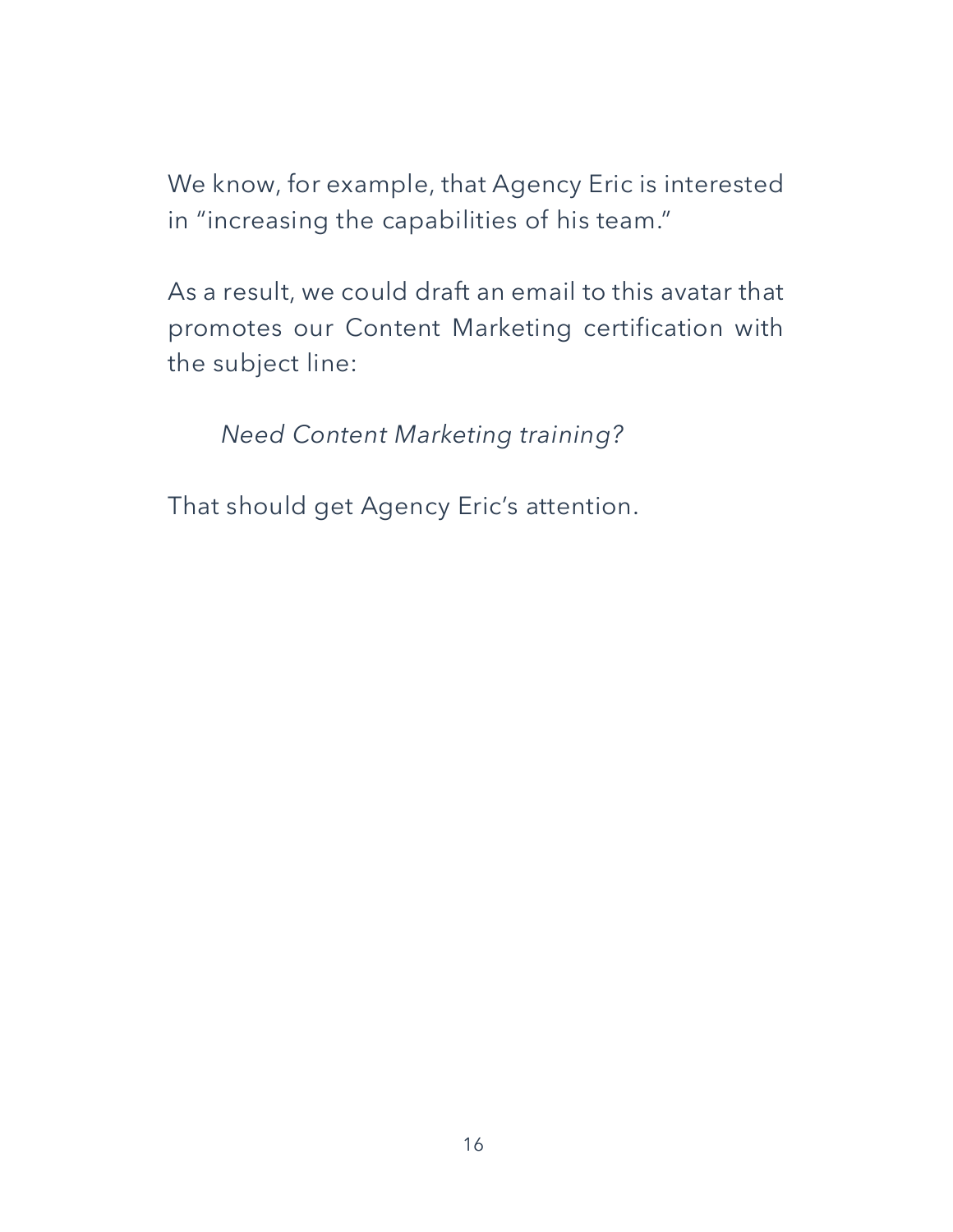### **Sources of Information**

| <b>SOURCES OF INFORMATION</b>                  |                                                   |  |  |  |
|------------------------------------------------|---------------------------------------------------|--|--|--|
| Books: Good to Great / Think & Grow Rich       |                                                   |  |  |  |
| Magazines: Wired / Fast Company                |                                                   |  |  |  |
| Blogs/Websites: AdAge / DigiDay / Social Fresh |                                                   |  |  |  |
| Conferences: Content Marketing World / SXSW    |                                                   |  |  |  |
|                                                | Gurus: Jay Baer / Joe Pulizzi / Christopher Penn  |  |  |  |
|                                                | Other: Spends time on LinkedIn looking for talent |  |  |  |

This section of the Customer Avatar Worksheet is critical to determining the "where" of your customer avatar.

You will **determine the best places to advertise** and the targeting options you'll use to reach your avatar by listing their sources of information.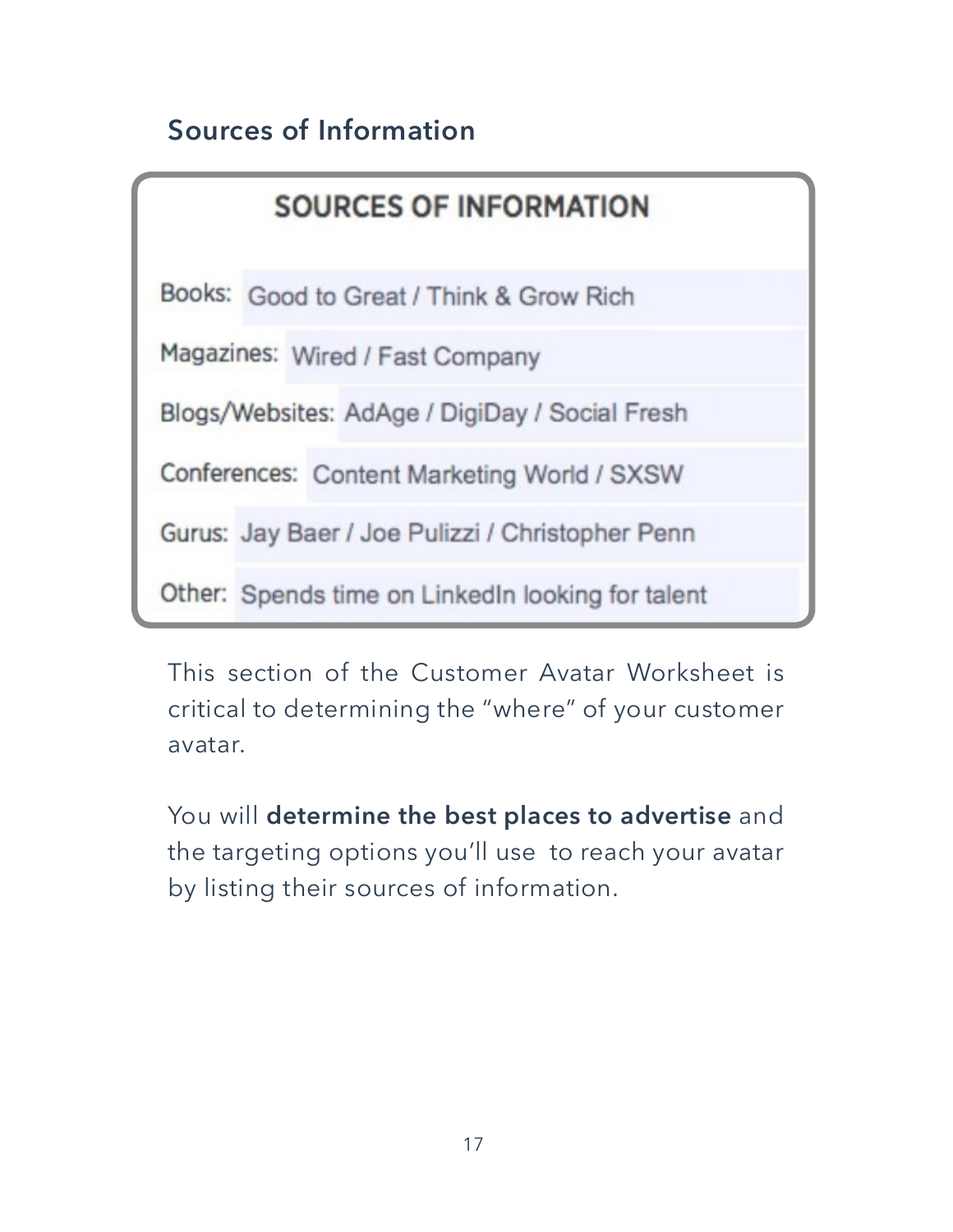Use the "But no one else would" trick when filling out this section of the worksheet. You'll simply complete sentences like these…

- **My ideal customer would read [BOOK] but no one else would.**
- **My ideal customer would subscribe to [MAGAZINE] but no one else would.**
- **My ideal customer would attend [CONFERENCE] but no one else would.**

Are you getting the picture?

The idea is to find the niche books, magazines, blogs, conferences, gurus, etc. your ideal customer would be attracted to – but no one else would.

For example, if you are in the golf products market – you wouldn't want to assign Tiger Woods as a guru. Tiger is someone that golfers are familiar with – but so is everyone else.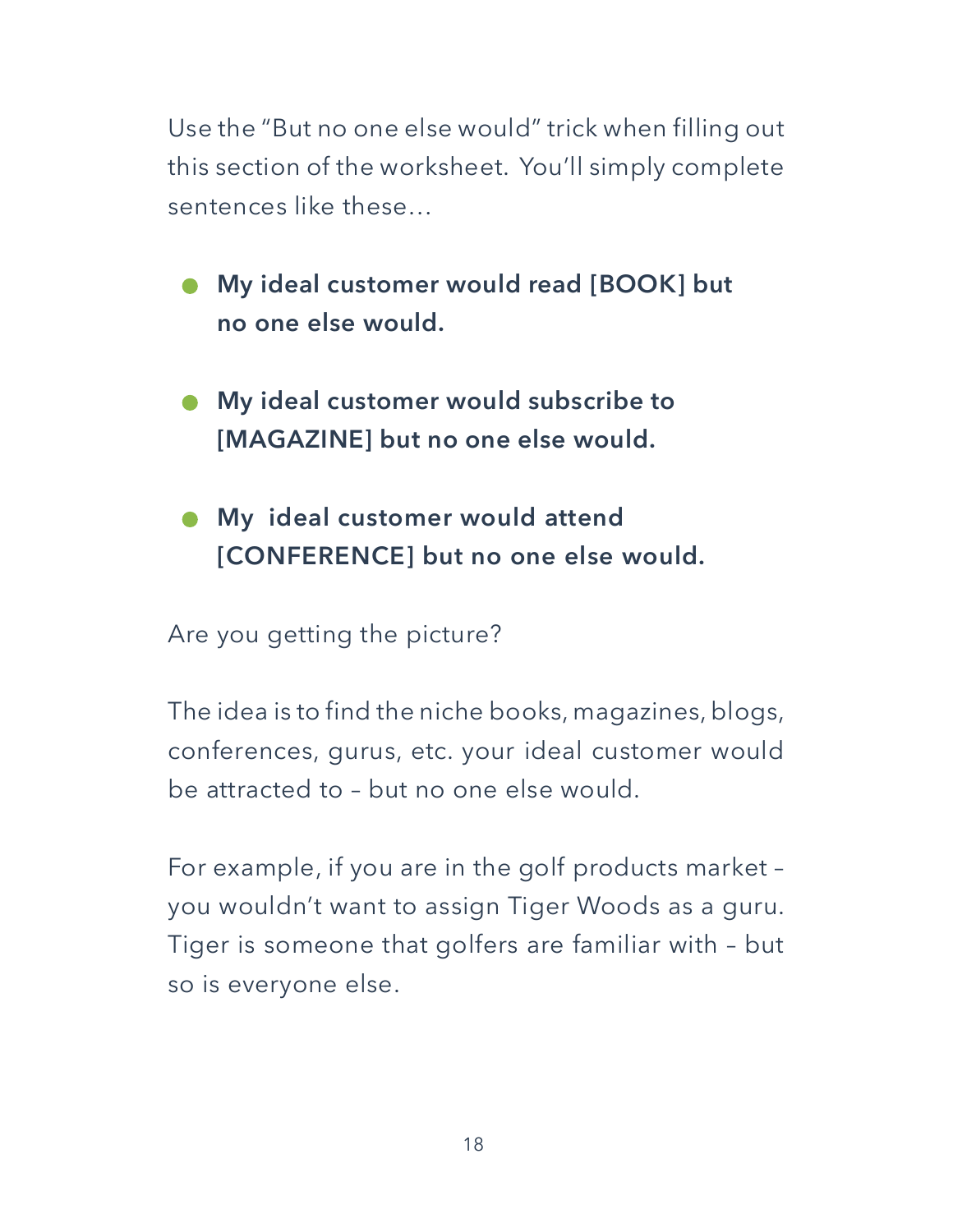## Instead, choosing a more niche golfer like Rory McElroy will allow you to hone in on your ideal customer – and exclude everyone else.

When buying traffic from ad platforms like Facebook, you'll often be able to **laser target your audience by focusing on these niche interests** -- while excluding less than ideal prospects.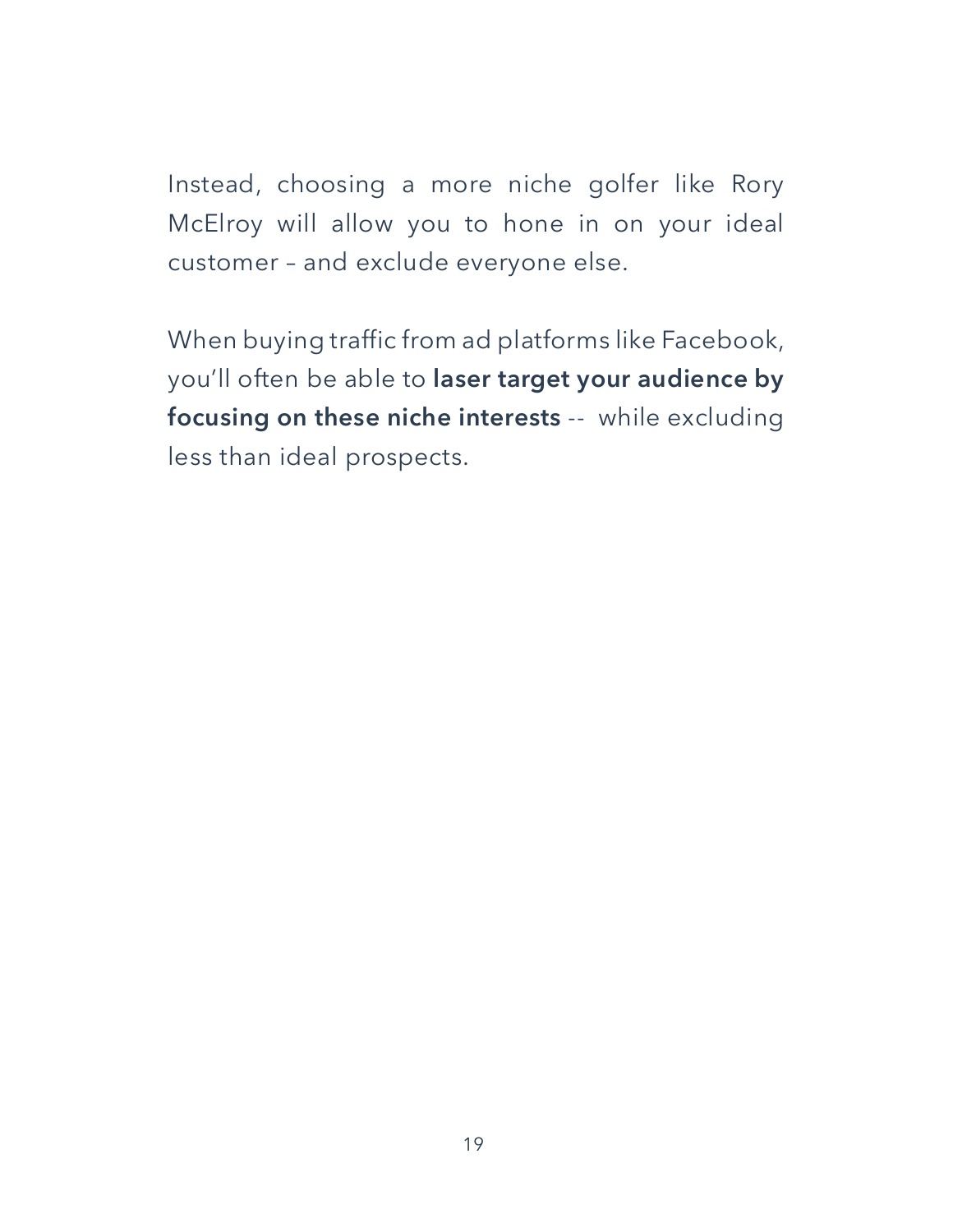### **Demographic Information**

| Age: 40                           | Quote: "I surround myself with people<br>smarter than me." |  |
|-----------------------------------|------------------------------------------------------------|--|
| Gender: Male                      | Occupation: Digital Marketing                              |  |
| Marital Status: Married           | Job Title: CEO/Founder                                     |  |
| #/Age of Children: 2 (Age 8 & 10) | Annual Income: \$150,000                                   |  |
| Location: Orlando, Florida        | Level of Education: College Graduate                       |  |
|                                   | Spends time on LinkedIn looking for<br>Other:<br>talent    |  |
|                                   |                                                            |  |

Applying demographic information will **bring your customer avatar to life**. While the usual demographics are critical, the exercise of filling in the 'Quote' field can be particularly helpful to "get inside the head" of your ideal customer.

The demographics are another useful part of the Customer Avatar when choosing targeting options in ad platforms like Facebook.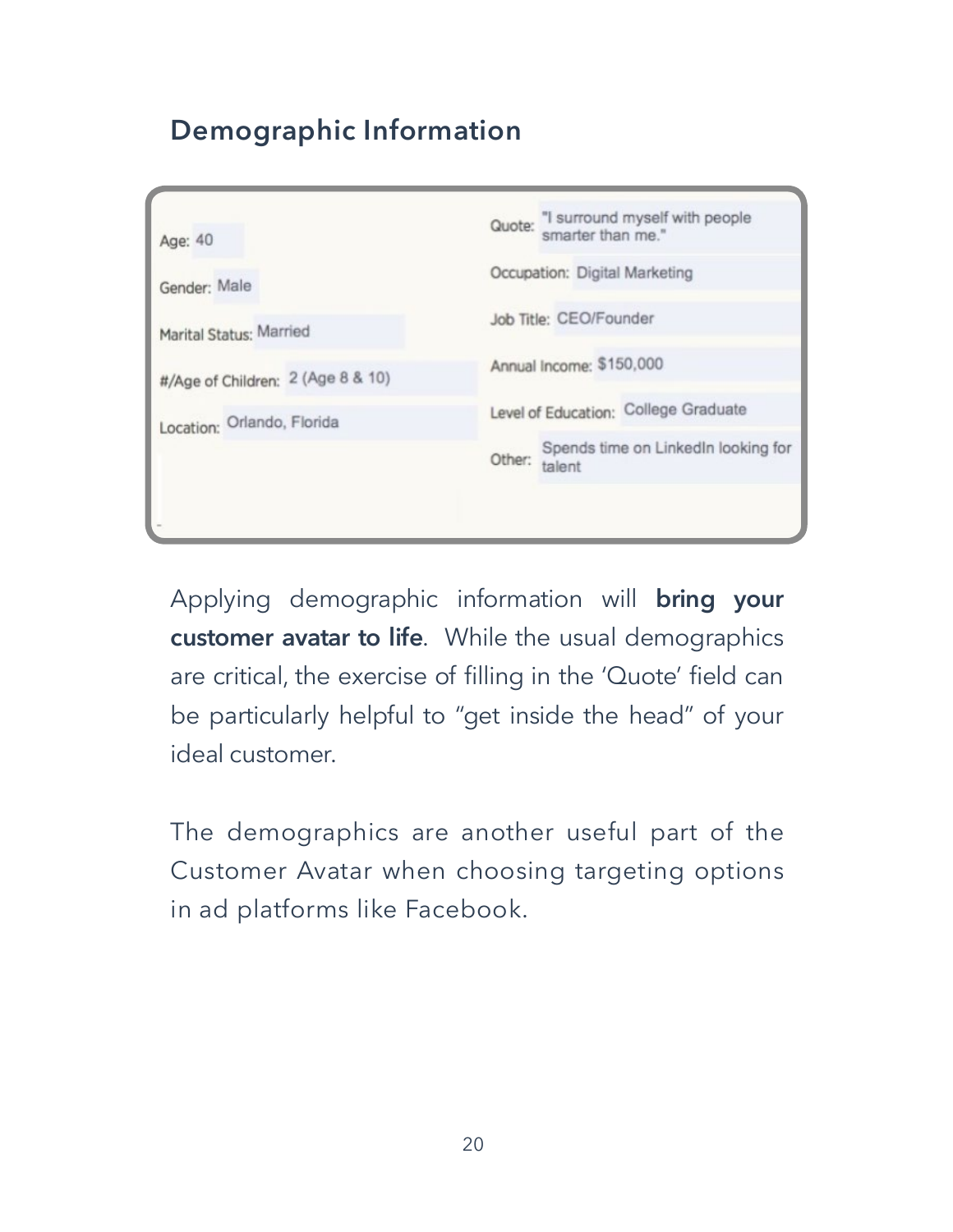And, when writing content, email or sales copy it can be beneficial to simply write as though your avatar were sitting across the table from you. Demographic information like age, gender and location will **give your persona a look and feel.**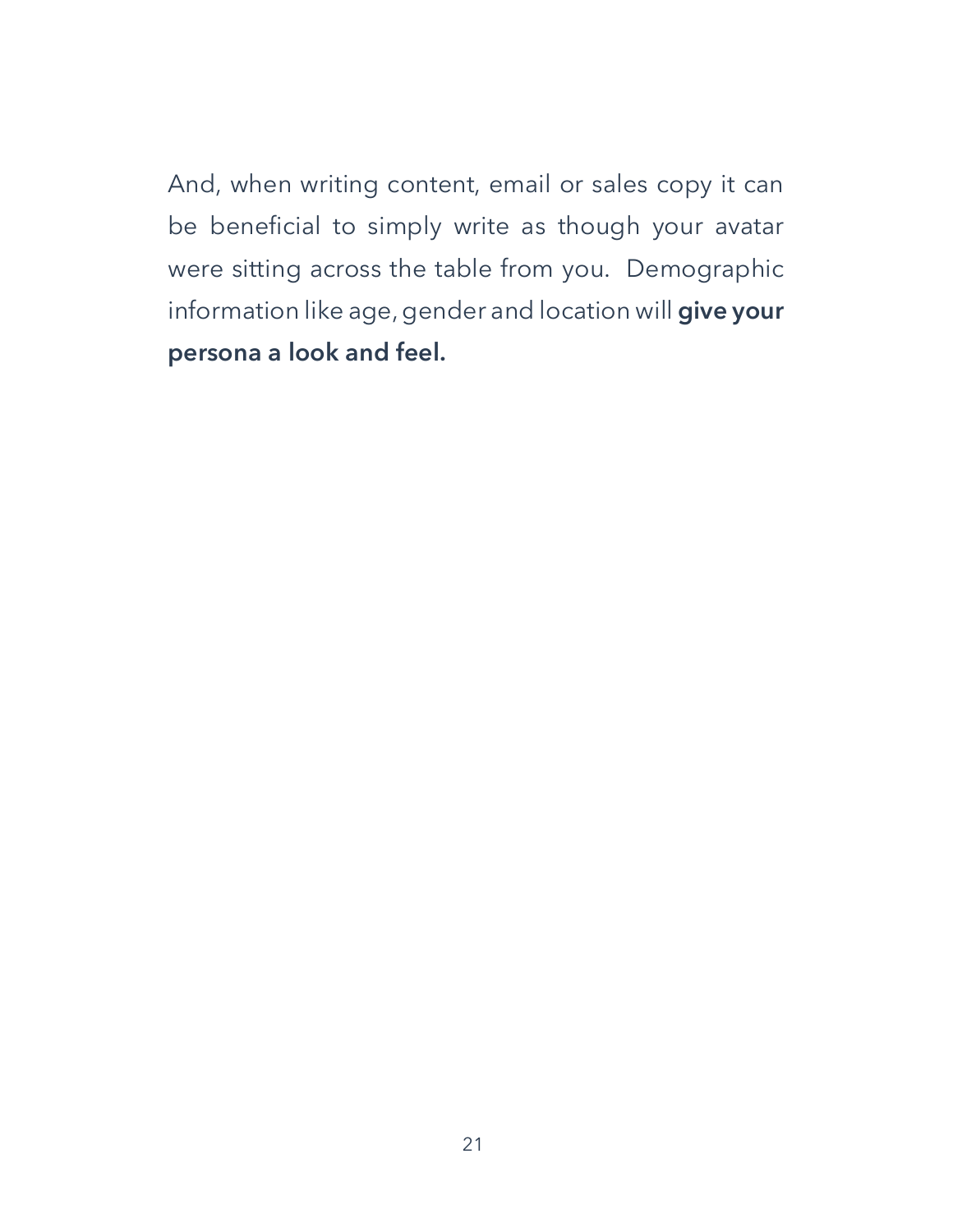### **Challenges & Pain Points**

| <b>CHALLENGES &amp; PAIN POINTS</b>                                                                                                                                      |
|--------------------------------------------------------------------------------------------------------------------------------------------------------------------------|
| Challenges:                                                                                                                                                              |
| Eric is challenged with<br>- Scaling his agency business<br>- Finding, training and retaining top marketing talent<br>- Keep his marketing skills sharp while being CEO. |
| Pain points:                                                                                                                                                             |
| Eric's pain points are<br>- Fear of losing business to competitors<br>- Fear of his agency falling behind the digital marketing<br>scene                                 |

This section will drive new product/service development as well as the copywriting and ad creative you'll use to **compel your ideal customer to action.** 

When selling certifications to Agency Eric, for example, we would do well to build solutions to his challenges and pain points and use language that addresses them in our marketing messages.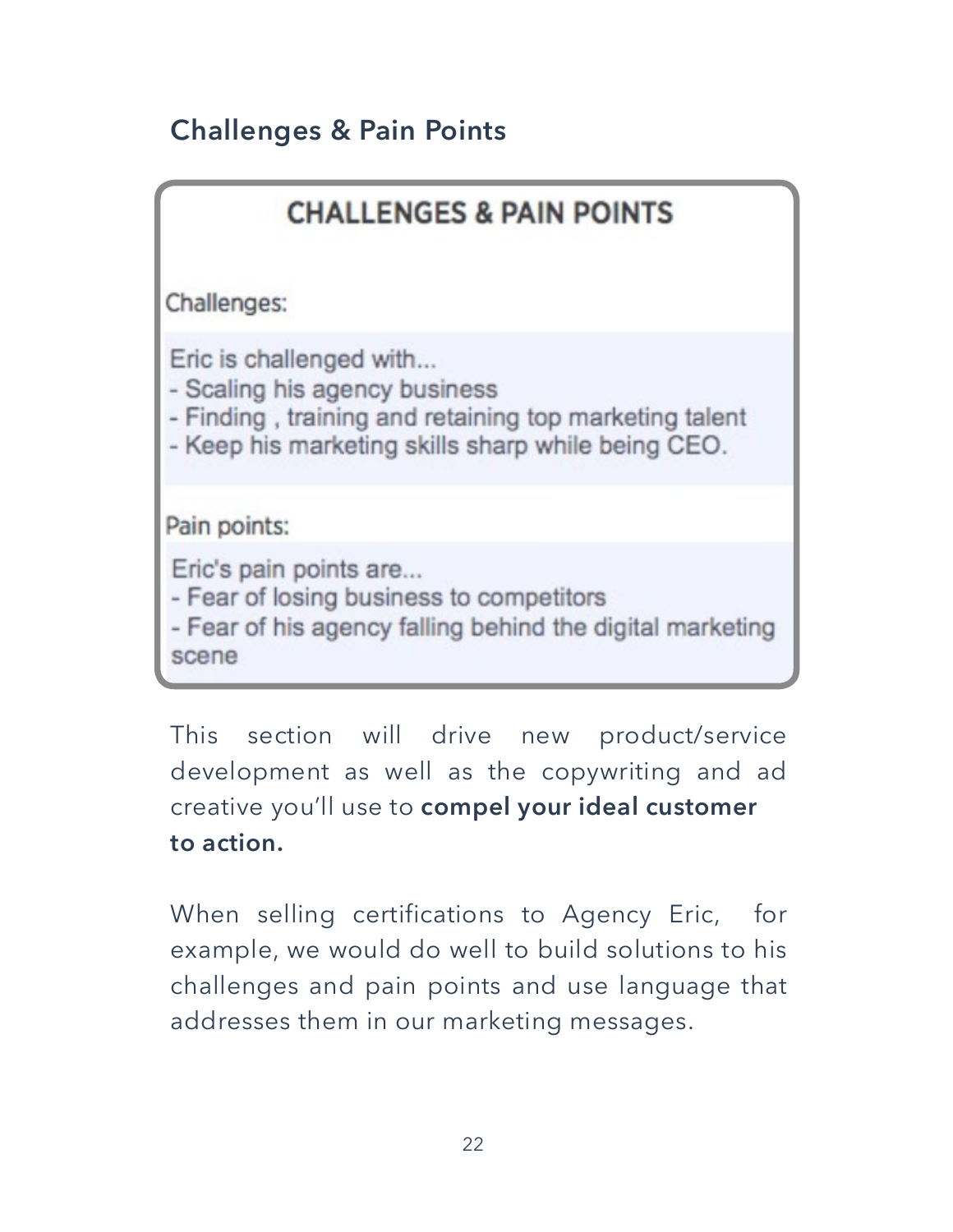For example, our sales letter should include copy like…

*Are you tired of losing proposals simply because you don't offer Content Marketing services to your clients? Certify your team with Digital Marketer's Content Marketing Mastery Course and Certification.*

Copy like that will **get a response from Agency Eric because it is specific to one of his pain points.**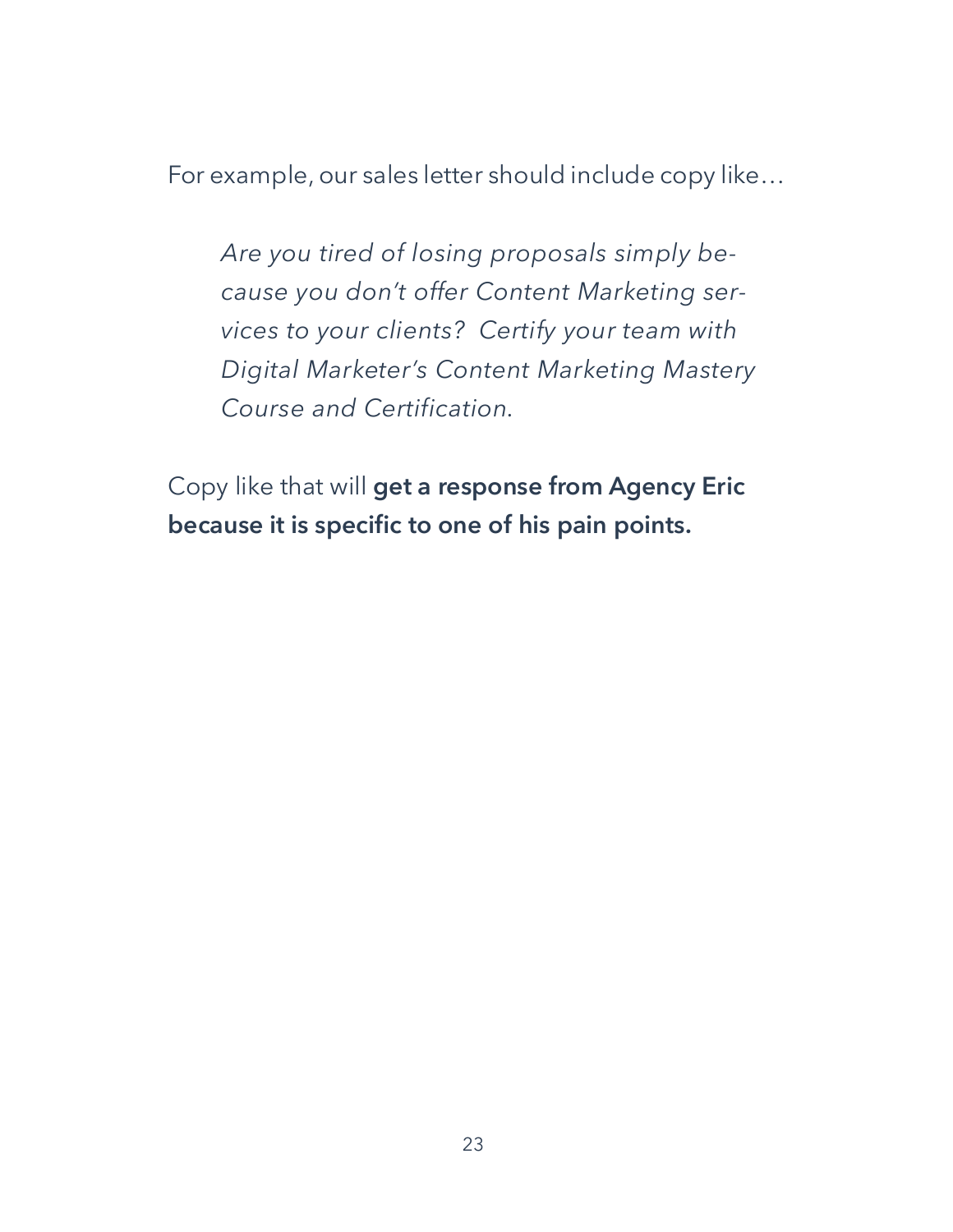### **Objections and Role in Purchase Process**

### **OBJECTIONS & ROLE IN PURCHASE PROCESS**

Objections to the sale:

- Does the training fit an existing service or a new service he can offer to his clients. - How long he and his team member will be "out of

pocket" doing the training

Role in the Purchase Process:

Eric is the decision maker. He buys digital marketing training to keep himself and his team sharp. He's not worried about the price point if he knows the training will give he and his team an edge in the marketplace.

Why would your customer avatar choose NOT to buy your product or service? These are called "objections" and they must be addressed in your marketing.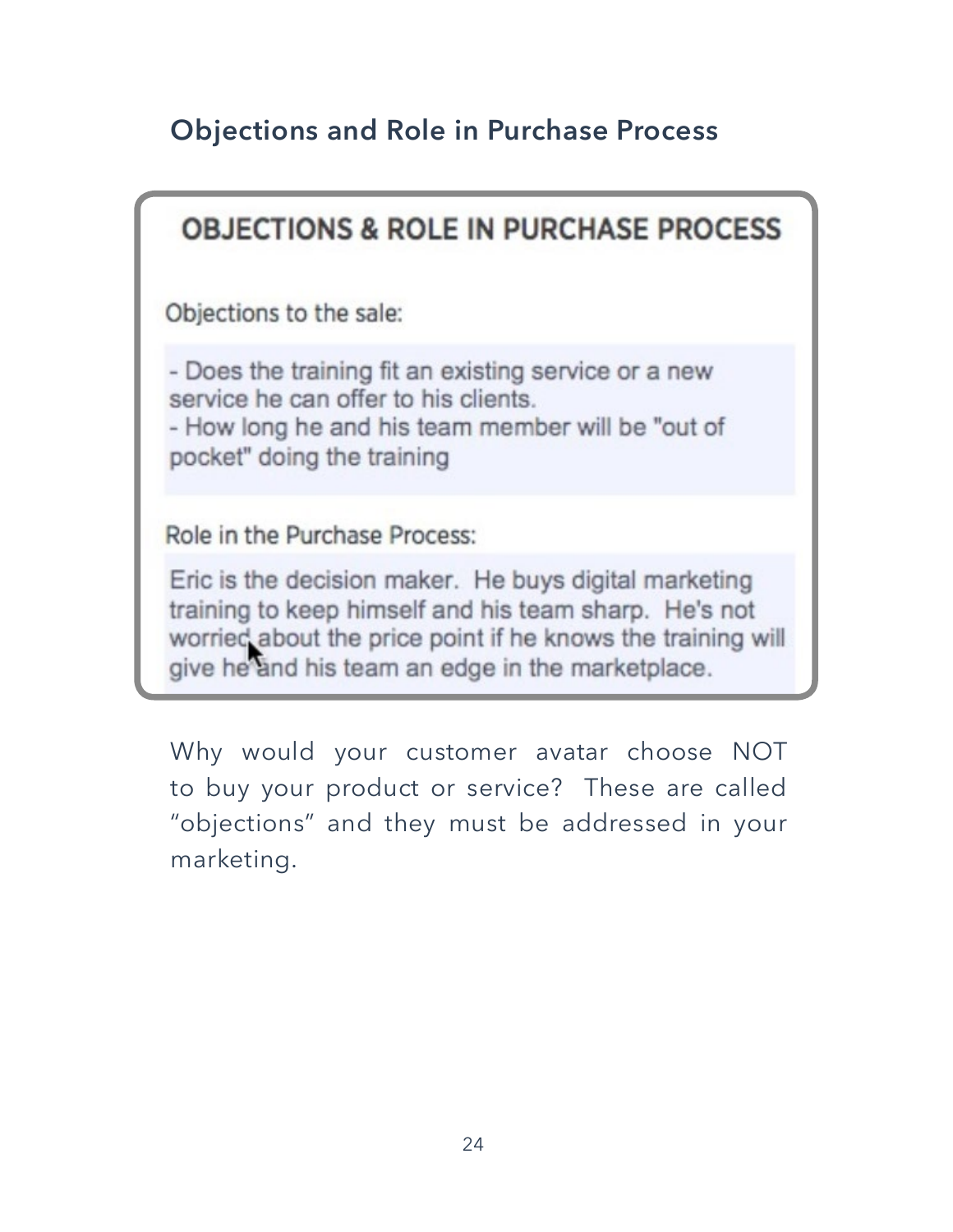For example, if we know that Agency Eric is concerned with the amount of time his team members will be "out of pocket" to receive the certification, we might send an email with a subject line like…

Content Marketing Certified (In one business day)

You must also determine your avatar's role in the purchasing process. Are they the primary decision maker? Are they a decision influencer?

Understanding your ideal customers decision making process is paramount to the **success of your marketing and sales campaigns.**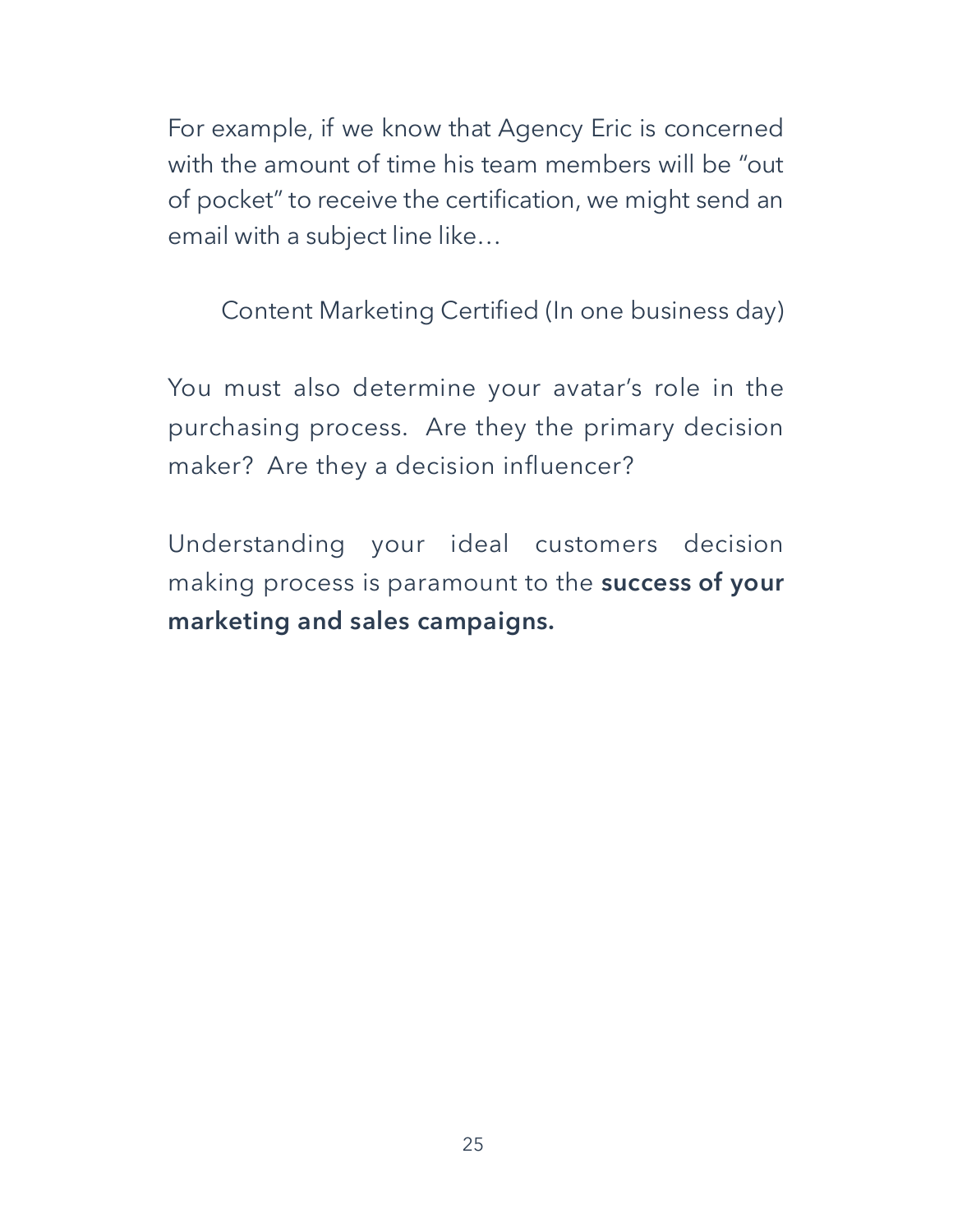

# BUILD MULTIPLE AVATARS

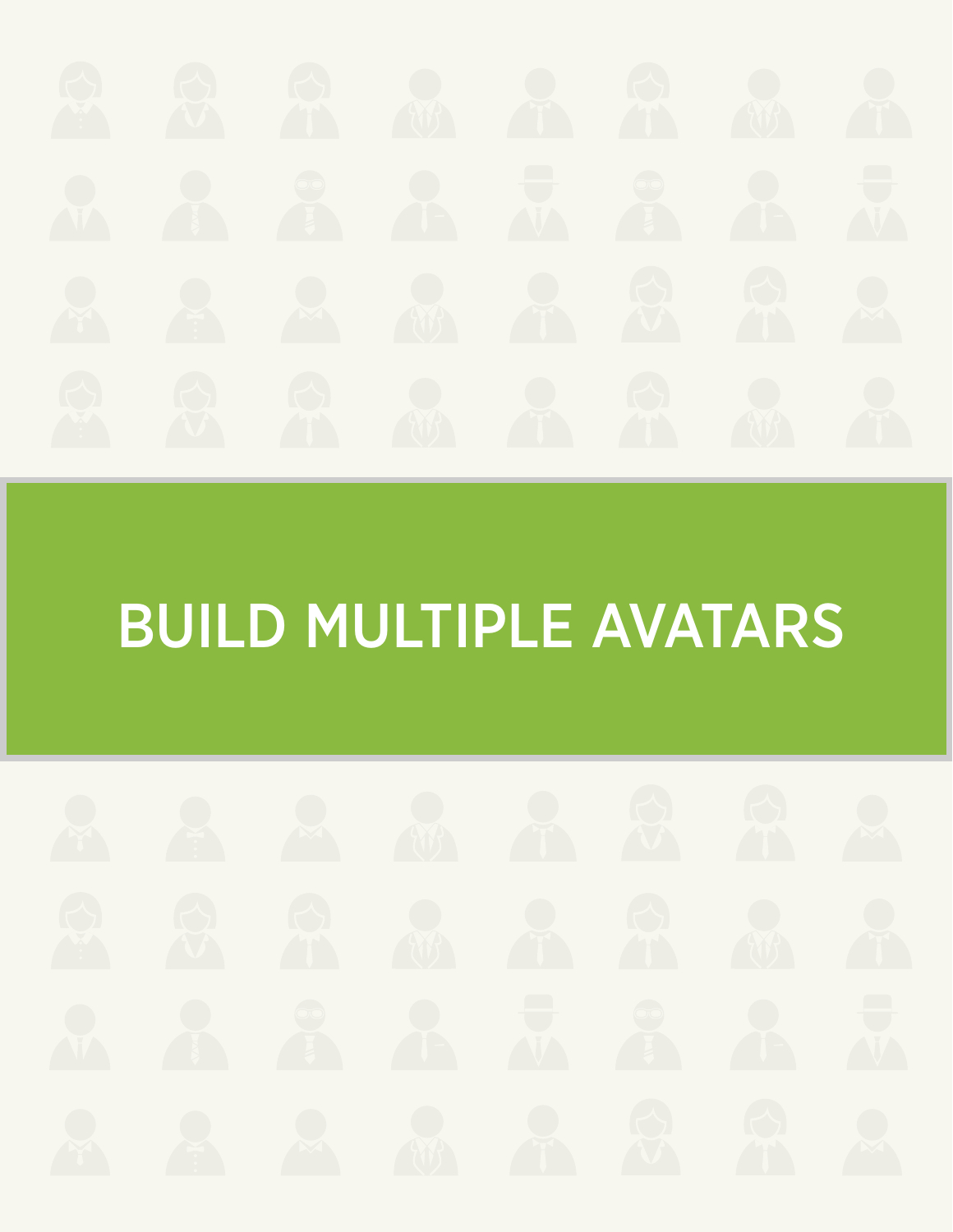Start by building a single avatar. But don't stop there.

#### Once you get the hang of it, you'll be **churning out multiple avatars representing the different segments of your market.**

Don't go overboard, but any lucrative market segment with a distinct set of goals, sources of information, pain points, etc. is deserving of a customer avatar.

Use the Customer Avatar Worksheets below (there are male and female versions) to get clear on your ideal customer.

| <b>CUSTOMER AVATAR</b>                                                                                |                                                                                                                   |                                                                                                              |  |  |  |
|-------------------------------------------------------------------------------------------------------|-------------------------------------------------------------------------------------------------------------------|--------------------------------------------------------------------------------------------------------------|--|--|--|
| <b>AVATAR NAME</b>                                                                                    |                                                                                                                   |                                                                                                              |  |  |  |
| <b>GOALS AND VALUES</b><br>Goals:<br>Values:                                                          | Age:<br>Gender:<br>Marital Status:<br>#/Age of Children:<br>Location:                                             | <b>CHALLENGES &amp; PAIN POINTS</b><br>Challenges:<br>Pain points:                                           |  |  |  |
| SOURCES OF INFORMATION<br>Books:<br>Magazines:<br>Blogs/Websites:<br>Conferences:<br>Gurus:<br>Other: | Quote:<br>Occupation:<br>Job Title:<br>Annual Income:<br>Level of Education:<br>Other:<br><b>DIGITAL</b> MARKETER | <b>OBJECTIONS &amp; ROLE IN PURCHASE PROCESS</b><br>Objections to the sale:<br>Role in the Purchase Process: |  |  |  |

[Click the image to download and fill in your customer avatar!](http://f06e5ce0f26a9549dd00-7816df5e71a86b528c0c2ba191f58d08.r44.cf2.rackcdn.com/customer-avatar-graphic-male.pdf)